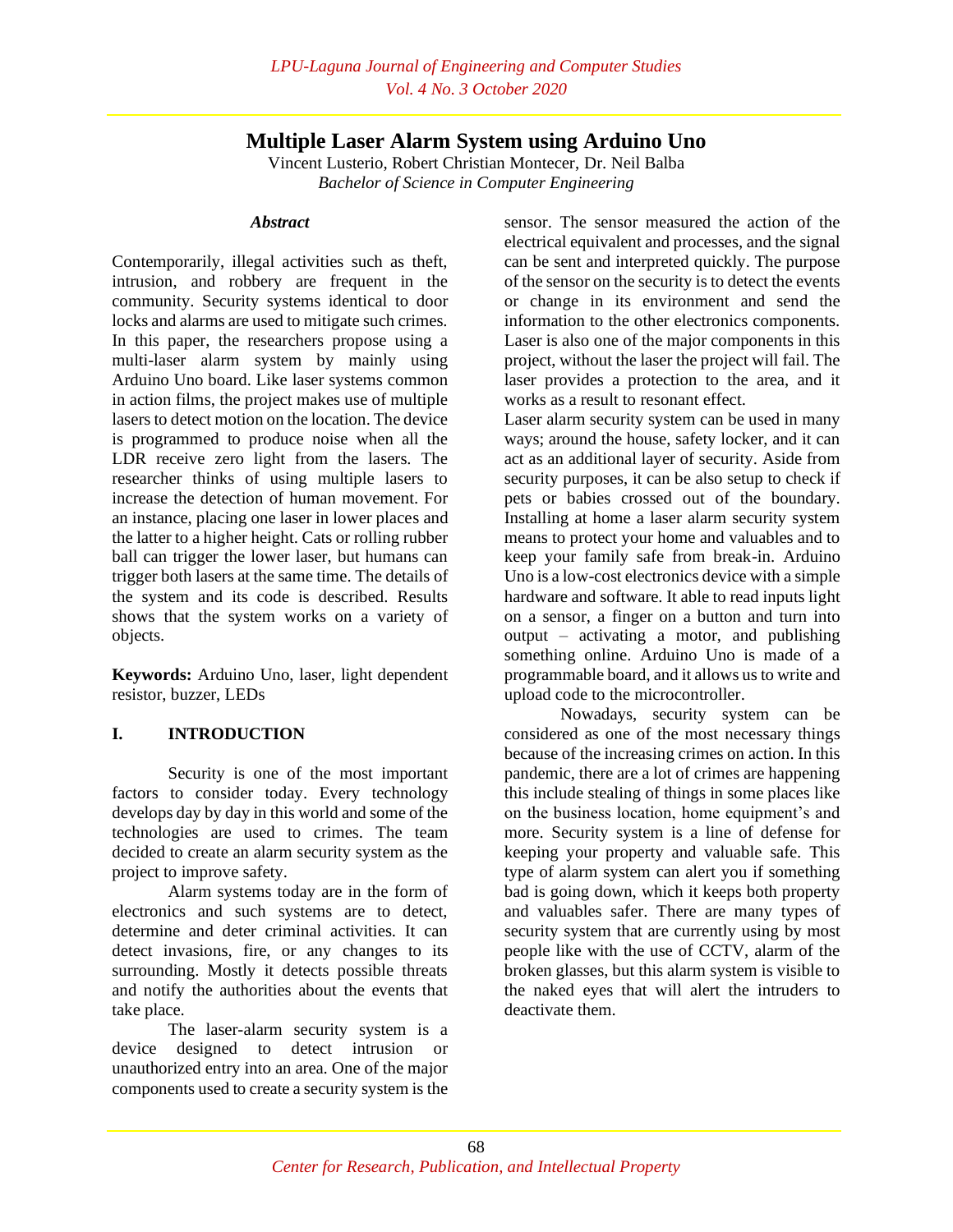### **Objectives of the Study**

The objective of this research is to design and construct a simple security system using Arduino that will be used to detect intrusion or unauthorized entry into an area. The design of the alarm system will use laser beam as light. The alarm system will perform a multi-area system with the use of monitoring and a keypad matrix. This study aims to understand how the Arduino Uno works together with the laser and LDR, to make use of Arduino, laser and LDR to create an alarm system, to generate a program that will activate the alarm when unauthorized motion is detected.

# **Review of Literature**

The light emitted by a laser varies greatly from that produced by a torch. It is special in three aspects. To begin with, it is more practical. As a result, lasers can be used to cut through tough materials. Second, laser light has a much smaller spread than ordinary light. Surveyors may use the laser to draw straight lines and calculate distances. Finally, laser light has only one color or wavelength, whereas ordinary light has a range of colors [1].

LASER has a broad range of uses, according to Kant, Sharma, and Singh, including optical disk drives, laser printers, and barcode scanners; fiber-optic and free-space optical communication; laser surgery and skin treatments; cutting and welding materials; military and law enforcement devices for marking targets and measuring range and speed; and laser lighting displays in entertainment. Laser lighting displays in entertainment, as well as military and law enforcement equipment for marking targets and measuring range and speed [2].

According to Dong, Giakoumidis, Juma, Tretyakov and Mavridis, elderly people and people with disabilities have it hard to live encountering fast moving objects. Therefore, they made use of a Laser motion detection to alert people of an incoming object. In this case, they used vibration signal to the individual's neck [3].

Aside from detecting fast moving objects, laser can also be used to secure places where nobody is allowed to enter. A protection and warning system that uses laser light and a light sensor is known as a laser-based security system. Our homes, offices, banks, lockers, and other valuables are all secured by security systems from intruders and unauthorized entry. There are various types of security systems available, with laser-based security systems being one of the most important and successful. A laser security system may be used as a standalone system that emits a sound or creates a noise when it senses some suspicious behavior, or it can be incorporated into a wider security and home automation system that can send messages, call the owner etc. [4].

When an invisible LASER beam is disturbed, a Warning or SIREN work. This is a very typical scenario nowadays. The LASER beam protection device is used by many people to protect their homes, workplaces, stores, warehouses, and other places. Not only buildings and premises are protected with such invisible LASER beams, but many valuable objects such as watches, diamonds, valuable antique items in museums, and many other items are as well [5].

According to Singha and Maji, this type of laser system consumes less power to the whole laser system, which is expensive. It can also be installed in homes easily; you can install it yourself [6].

Like Singha's laser system, Ayad Mohammed's laser fence is a mechanism that can detect objects passing the line of sight between the laser source and detector. His alarm makes use of camera, which will focus to the sight of unauthorized entry. The system runs on a program using the C# language and visual basic to evaluate the system [7].

People do not have to worry about the cost of these laser security systems. They are affordable and easy to produce and install, they might be able to make it themselves. According to the team of Rai, it consists of few components and can be placed to small areas, yet it covers long distances. Crimes are imminent today which is why their team created this "Low-Cost Laser Light Security System in Smart Home" affordable by anyone [8].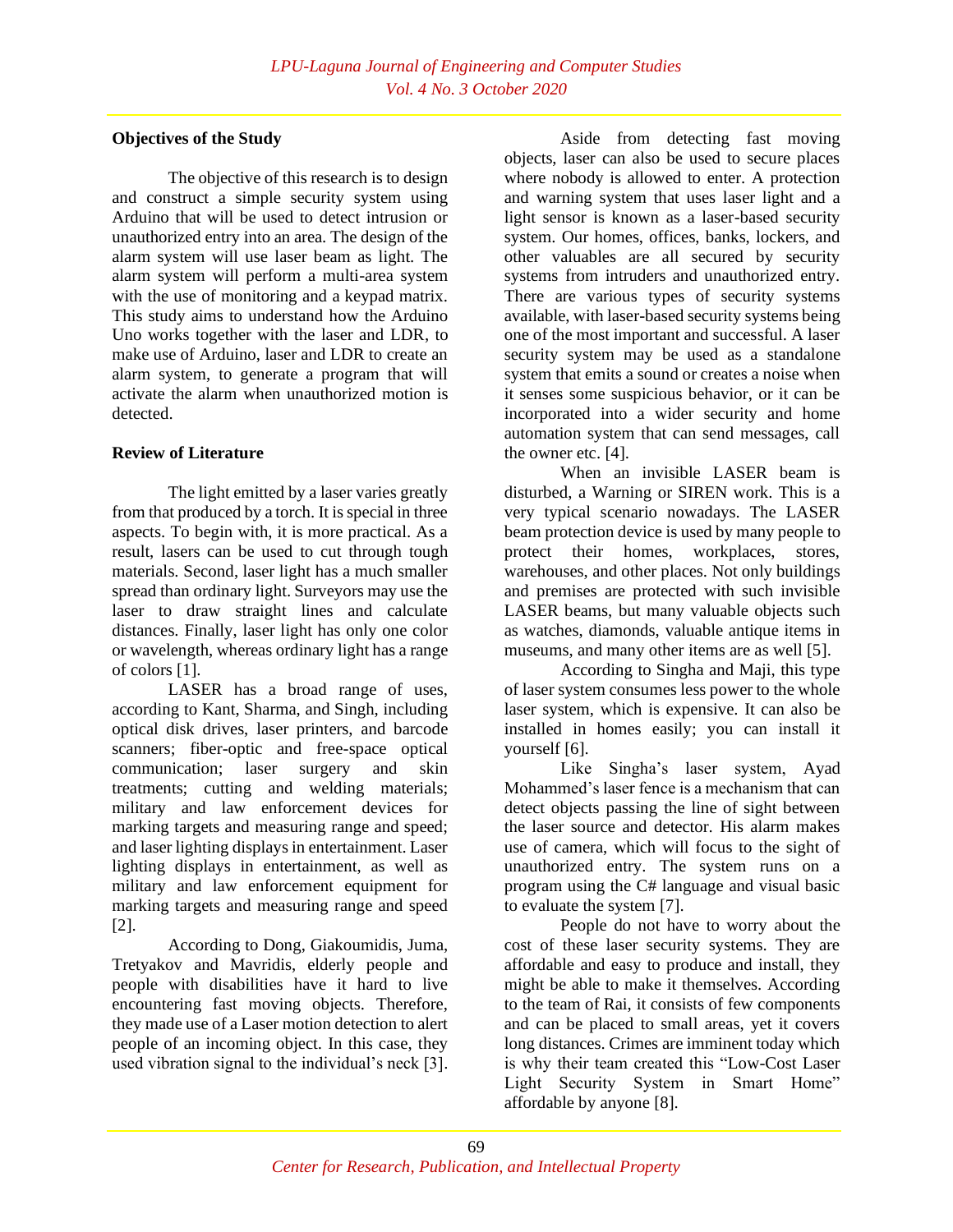Lockers and locker rooms can be protected with an LDR-based alarm system. A light source or laser light source is fixed above the sensor in a closed casing in such a system, and the LDR sensor is connected to an alarm mechanism. When an unethical attempt is made to gain access to a locker or locker room, the laser light is activated, which stimulates the LDR sensor, triggering an alarm. This project shows a similar alarm mechanism, but instead of using a product-style casing, the circuit was built on a breadboard to demonstrate the concept. This project's security system uses LDRs, but any other sensor, such as a smoke sensor, magnetic (Hall) sensor, or temperature sensor, can be used to turn it into a fire alarm system, motion detection system, or heat/fire alert system [9].

Another example of laser security system is Islam and Sarkar's LASER based security system. Their system utilized LASER to detect intruders. A wireless sensor network is connected and used to communicate to the authorities of the restricted place. They have Lasers and LDRs attached to Arduino board in which the board is programmed to make decisions whether to buzz the alarm or call a number depending on the activated lasers [10].

### **II. METHODOLOGY**

| <b>Input</b>          | <b>Process</b>                                                                                                                                                                                                    | Output                                        |  |
|-----------------------|-------------------------------------------------------------------------------------------------------------------------------------------------------------------------------------------------------------------|-----------------------------------------------|--|
| LDR                   | Detects continuous light from laser<br>٠<br>beams.<br>. If light source is blocked, alarm will turn<br>on.<br>• LED 3 & 4 blinks rapidly.                                                                         |                                               |  |
| Push Button<br>Switch | If not pressed, the device is on standby<br>٠<br>with LED 1 lit<br>• If pressed again, the device detects light<br>and the LED 2 lit.<br>• If the alarm turned on, press the button<br>again to reset to standby. | Laser Alarm Security<br>System using Arduino. |  |
| Laser                 | Laser emits light to the LDR when<br>٠<br>connected to power source.                                                                                                                                              |                                               |  |

Figure 1. IPO chart

The project's inputs are Push Button Switch, LDR, and Laser. When the device connects to a power source, all the components connected to the device will activate except LED2. LED1 lights up green, which means the device is in neutral state. When LED 2 is red and blinking, it means an object blocked the light source and the alarm will turn on. When the push button is pressed, the alarm and LED2 will turn

off and the device is back to its neutral state.

#### **Conceptual Framework**



Figure 2. Conceptual Framework System

This figure shows the process on how the whole system will work. The function of the switch is to turn on or off the prototype. The laser is directed to the LDR sensor where it can detect a high or low resistance. LDR sends a signal to the microcontroller and the Arduino sends signal to buzzer. When the laser is on, the LDR will detect a high resistance and the Arduino causes the buzzer to remain off state. But if there is no light is directed to the sensor, or it is cut off by some object or people, the sensor will send a low resistance where the Arduino will detect, and the buzzer will activate.

### **Block Diagram**



Figure 3. Block Diagram

Figure 3 shows the Block Diagram of the device. The power supply will give power to the Arduino to run the other electronic components such as the laser beam module, the LDR, Push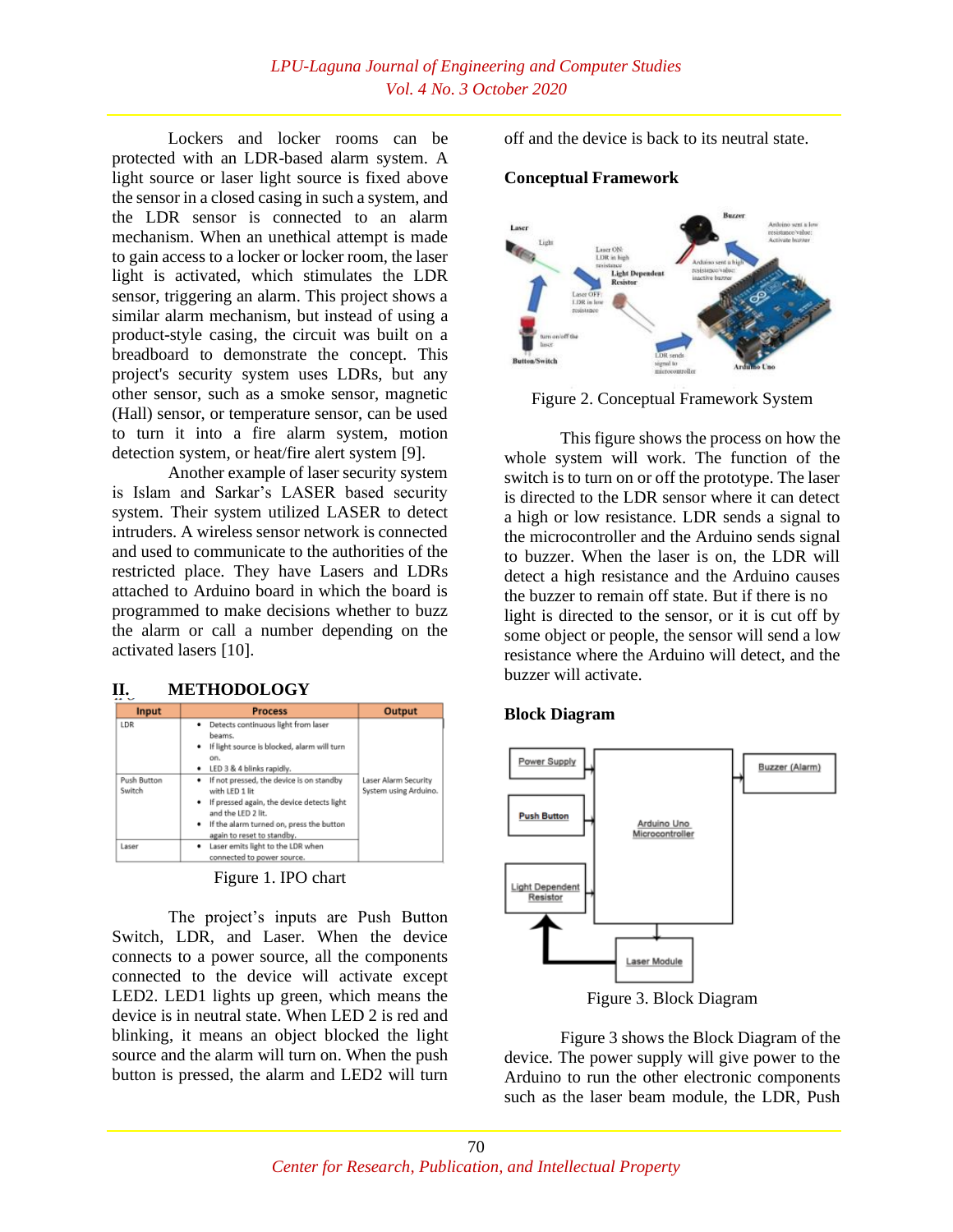Button Switch, LEDs, and Buzzer. Therefore, all the components are powered on and the buzzer is beeping. However, it is off when the laser beam points toward the Light Dependent Resistor. If someone passes the laser beam removing the light to the LDR, it will result to the buzzer beeping. This is when the push button comes in use. You must press the push button to turn off the alarm.

#### **Schematic Diagram**



Figure 4. Schematic Diagram

Figure 4 presents the schematic diagram of the system. It shows the connection of wirings in the system. The black wire connects to 5v and board, which connects the components to the power source. The white wire is the ground. Red wire for Red LED, which connects to Digital Pin 4, green to pin 5, yellow to pin 8, Blue to pin 7, and brown to pin 6 which is connected to the push button. The buzzer is connected to pin 12. The LEDs and LDRs have resistors used in between the connections.

### **Design Requirements**

Software specification

The team used C++ language and Arduino IDE to program the Arduino Uno for software design. The C++ language was used to write the code in the Arduino or microcontroller of the prototype design. The team also used both programming tool to compile and simulate the program. The program was set to deliver signals to every component and the program is set to detect signals from the LDR and processed by the microcontroller to send another signal to the buzzer. The whole operation in output will

depends on the light dependent resistor. Development of the automation system.

#### Hardware specification

The prototype development is also composed of hardware that security system will operate by using two or more laser. The Arduino Uno was used to complete the development of the prototype and Arduino Uno is used to process every signal or connection to every component and condition of the project.

|  | <b>Cost Analysis</b> |
|--|----------------------|
|--|----------------------|

| <b>Material</b>     | Cost                  |  |
|---------------------|-----------------------|--|
| LDR                 | PHP70.00              |  |
| <b>Jumper Wires</b> | PHP50.00              |  |
| <b>5v Buzzer</b>    | PHP45.00              |  |
| Laser (per item)    | PHP85.00              |  |
| <b>Arduino UNO</b>  | PHP150.00             |  |
| <b>Breadboard</b>   | PHP70.00              |  |
| <b>Push Button</b>  | PHP30.00              |  |
| LED                 | PHP20.00              |  |
| <b>TOTAL</b>        | <b>PHP520.00</b>      |  |
|                     | + price of additional |  |
|                     | lasers                |  |

### Main Components

### Arduino Uno

The Arduino Uno board is the primary component of the device. It is a micro controller, which has analog and digital function, as well as input and output pins. It is programmable using the Arduino IDE and this is where the code for the program of the device will be written.

#### Laser

The device responsible for producing light to the LDR. This is the light source that is being detected by the LDR.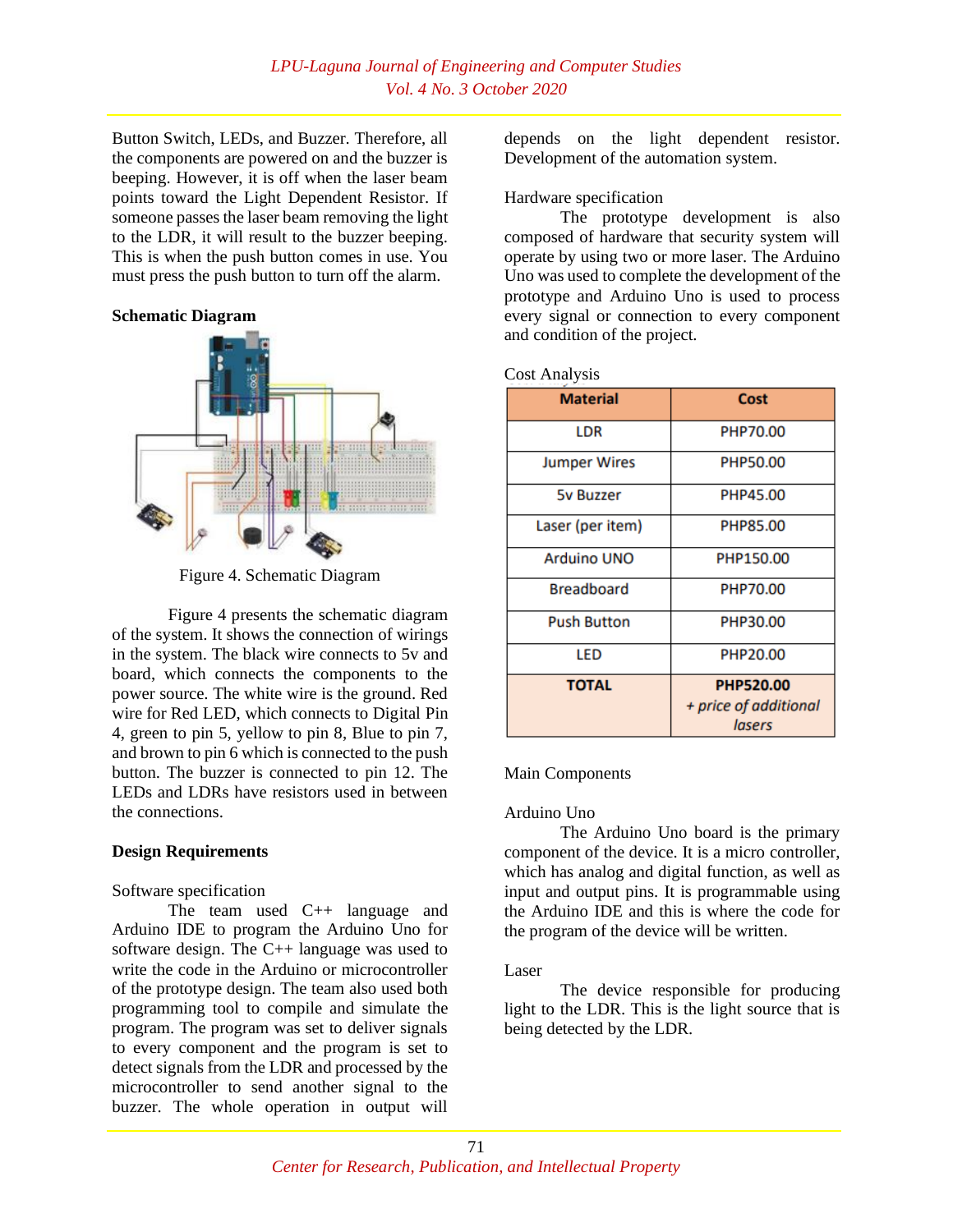#### Light Dependent Resistor

Light Dependent Resistor or Photoresistor, is a passive electronic component and it is a resistor that has a resistance which detects a light intensity.

Buzzer

Emits sound and will be the alarm for the project.

# **III. RESULTS AND DISCUSSIONS**

### **Overview of the project**

The main components are Arduino Uno which is the microcontroller, and the code was uploaded, laser pointer is set to the center of the LDR, buzzer which create a noise or alarm, and the light dependent resistor which is the sensor. The program that was set is the main function for the project.

```
const int triggered<br>ED = 7<br>const int RedLED = 4;<br>const int RedLED = 4;<br>const int Green<br>LED = 5;<br>const int inputPin = 12;<br>const int huggerPin = 12;<br>const int huggerPin = 12;<br>const int huggerPin = 12;
 boolean isArmed = trueboolean isArmed = true;<br>boolean isTriggered = false;<br>int buttonVal = 0;<br>int pre-buttonVal = 0;<br>int reading = 0;<br>int reading = 0;<br>int reading = 0;
 int threshold = 0,const int lowrange = 2000;<br>const int highrange = 4000
 void setup() {
      pinMode(triggeredLED, OUTPUT);
      panNode (triggeredLED, OUTFUT);<br>pinNode (triggeredLED2, OUTFUT);<br>pinNode (RedLED, OUTFUT);<br>pinNode (GredLED, OUTFUT);<br>pinNode (armButton, INFUT);<br>digitalNrite (triggeredLED, HIGN);<br>digitalNrite (triggeredLED, HIGN);
      delay(500);<br>digitalWrite(triggeredLED, LOW);
          calibrate ();
          setArmedState();
\alphavoid loop(){<br>
reading= analogRead(inputPin);<br>
reading= analogRead(inputPinl);<br>
int buttonVal = digitalRead(armButton);<br>
if ( (buttonVal == HIGH)66(prev_buttonVal == LOW))
     \ddot{\mathbf{r}}setArmedState();
          del_{AV}(500):
     :<br>
if ((isArmed) && (reading < threshold)) {<br>
if (readingl < threshold){<br>
isTriggered = true;}
     )<br>if (isTriggered) {<br>for(int i = lowrange; i== highrange; i++){<br>tone(buzzerPin, 220, 450);
          for(int i = highrange; i >= lowrange; i--) {<br>tone (buzzerPin, 196, 250);
           digitalWrite(triggeredLED, HIGH);
          delay(50);<br>digitalWrite(triggeredLED, LOW);
          delay(50);<br>digitalWrite(triggeredLED2, HIGH);
```

```
delay(50);digitalWrite(triggeredLED2, LOW);
    delay(50);\mathcal{V}delay(20);\mathcal{F}void setArmedState() {
 if (isArmed) {
   digitalWrite(GreenLED, HIGH);
    digitalWrite(RedLED, LOW);
    isTriggered = false;
    isArmed = false;
  \} else {
    digitalWrite (GreenLED, LOW);
   digitalWrite(RedLED, HIGH);
    tone (buzzerPin, 220, 450);
   delay(200);tone(buzzerPin, 196, 250);
    isArmed = true;\mathbf{F}\rightarrowvoid calibrate() {
 int sample = 0;int baseline = 0;
  const int min_diff = 200;
  const int sensitivity = 50;
  int success_count = 0;
 digitalWrite (RedLED, LOW) ;
  digitalWrite (GreenLED, LOW) ;
  for \{int 1 = 0; 1 \le 10; 1 + 1sample + analogRead(inputPin);
    digitalWrite (GreenLED, HIGH) ;
    delay(50);
    digitalWrite(GreenLED, LOW);
    delay(50);do isample = analogRead(inputPin);
    if (sample > baseline + min_diff) {
      success\_count++;threshold += sample;
     digitalWrite (GreenLED, HIGH) ;
     delay(100);digitalWrite(GreenLED, LON);
     delay(100);} = 1success_count = 0;threshold = 0;} while (success_count < 3);
  threshold = {threshold/3} - sensitivity;
  tone (buzzerPin, 196, 250);
  delay(300);tone(busserPin, 220, 450);
```
### Figure 5. Code

The first part of the code declares the components to their respective pins, Boolean variables, and integer variables. In the void setup, the codes written are the operational function of each declared components in the first part. The LEDs are set as an OUTPUT while the Push Button as an INPUT. It has calibrate command, which calibrates or tests the device's components if all are working properly or not. The codes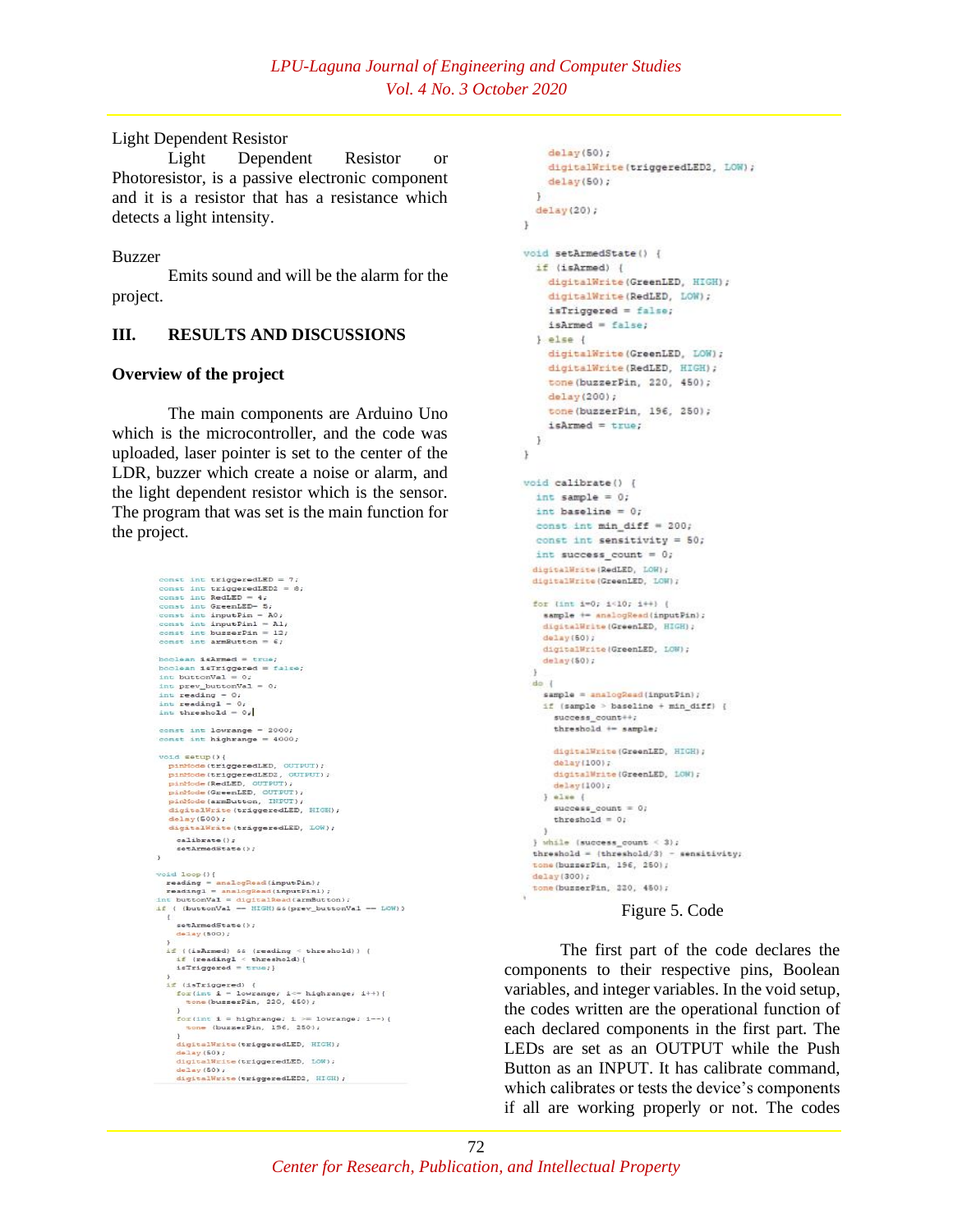inside void calibrate turns on and off the LEDs to check their operation, and the alarm will buzz two times. The command "setArmedState" is the standby mode or the neutral mode of the device. In this phase, the device will not alarm until to press the push button then the device will start. In void loop, these codes will run if the device is on. Once the button is pressed, the device is out of standby mode and starts to detect light from the lasers. The device is programmed to alarm when both lasers are triggered. When the alarm turns on, the LED3 and LED4 will turn on alternately. Pressing the push button once again will reset the device to setArmedState or standby mode.

#### Table 1. Data and Result

| <b>Test</b>    | <b>Expected</b>  | <b>Actual</b>       | <b>Remarks</b>    |
|----------------|------------------|---------------------|-------------------|
|                | <b>Output</b>    | <b>Output</b>       |                   |
| Hand:          |                  |                     |                   |
| 1              | <b>BUZZER ON</b> | <b>BUZZER</b>       | <b>Successful</b> |
|                |                  | ON                  |                   |
| $\overline{2}$ | <b>BUZZER ON</b> | <b>BUZZER</b>       | Successful        |
|                |                  | ON                  |                   |
| 3              | <b>BUZZER ON</b> | <b>BUZZER</b><br>ON | Successful        |
| 4              | <b>BUZZER ON</b> | <b>BUZZER</b>       | Successful        |
|                |                  | ON                  |                   |
| 5              | <b>BUZZER ON</b> | <b>BUZZER</b>       | Successful        |
|                |                  | ON                  |                   |
| Paper:         |                  |                     |                   |
| 1              | <b>BUZZER ON</b> | <b>BUZZER</b>       | <b>Successful</b> |
|                |                  | ON                  |                   |
| $\overline{2}$ | <b>BUZZER ON</b> | <b>BUZZER</b>       | Unsuccessful      |
|                |                  | <b>OFF</b>          |                   |
| 3              | <b>BUZZER ON</b> | <b>BUZZER</b><br>ON | <b>Successful</b> |
| 4              | <b>BUZZER ON</b> | <b>BUZZER</b>       | Successful        |
|                |                  | ON                  |                   |
| 5              | <b>BUZZER ON</b> | <b>BUZZER</b>       | Successful        |
|                |                  | ON                  |                   |
| Glass:         |                  |                     |                   |
| 1              | <b>BUZZER ON</b> | <b>BUZZER</b>       | Unsuccessful      |
|                |                  | <b>OFF</b>          |                   |
| $\overline{2}$ | <b>BUZZER ON</b> | <b>BUZZER</b>       | Successful        |
|                |                  | ON                  |                   |
| 3              | <b>BUZZER ON</b> | <b>BUZZER</b>       | Successful        |
| 4              | <b>BUZZER ON</b> | ΟN<br><b>BUZZER</b> | Successful        |
|                |                  | ON                  |                   |
| 5              | <b>BUZZER ON</b> | <b>BUZZER</b>       | Successful        |
|                |                  | ON                  |                   |
| <b>Rubber:</b> |                  |                     |                   |
| 1              | <b>BUZZER ON</b> | <b>BUZZER</b>       | Successful        |
|                |                  | ON                  |                   |
| $\overline{2}$ | <b>BUZZER ON</b> | <b>BUZZER</b>       | Successful        |
|                |                  | ON                  |                   |

| <b>BUZZER ON</b> | <b>BUZZER</b><br>ON | Successful |
|------------------|---------------------|------------|
| <b>BUZZER ON</b> | <b>BUZZER</b><br>ON | Successful |
| <b>BUZZER ON</b> | <b>BUZZER</b><br>ON | Successful |

The table shows that there are unsuccessful trials when objects paper and glass block the laser. The unsuccessful trial on paper is because it is too thin which causes the light to pass through, the researchers opted to use a thicker paper. The same applies to the glass wherein the light passes straight through the glass. Successful trials were due to the light bending on the curves of the glass.

| Table 2. Data and Result |  |  |  |
|--------------------------|--|--|--|
|                          |  |  |  |

| <b>Test</b>              | <b>Expected</b><br><b>Output</b> | <b>Actual</b><br><b>Output</b> | <b>Remarks</b> |
|--------------------------|----------------------------------|--------------------------------|----------------|
| 1                        | <b>Buzzer off</b>                | <b>Buzzer</b><br>off           | Successful     |
| $\overline{\phantom{a}}$ | <b>Buzzer off</b>                | <b>Buzzer</b><br>off           | Successful     |
| 3                        | <b>Buzzer off</b>                | <b>Buzzer</b><br>off           | Successful     |
| 4                        | <b>Buzzer off</b>                | <b>Buzzer</b><br>off           | Successful     |
| 5                        | <b>Buzzer off</b>                | <b>Buzzer</b><br>off           | Successful     |

The prototype produces a probability of 100 percent certainty during the five actual trials done by the researchers. The actual output is the same as expected outputs.

### **IV. CONCLUSIONS AND RECOMMENDATIONS**

#### **Conclusions**

Laser alarm system provides us security against crime and theft day by day. Using this type of system, it can help to lessen or avoid robbery, theft and crime at business place, home, school and even in the company. The combination of all the components such as LDR, Arduino Uno, laser, buzzer, LEDs, button, and a